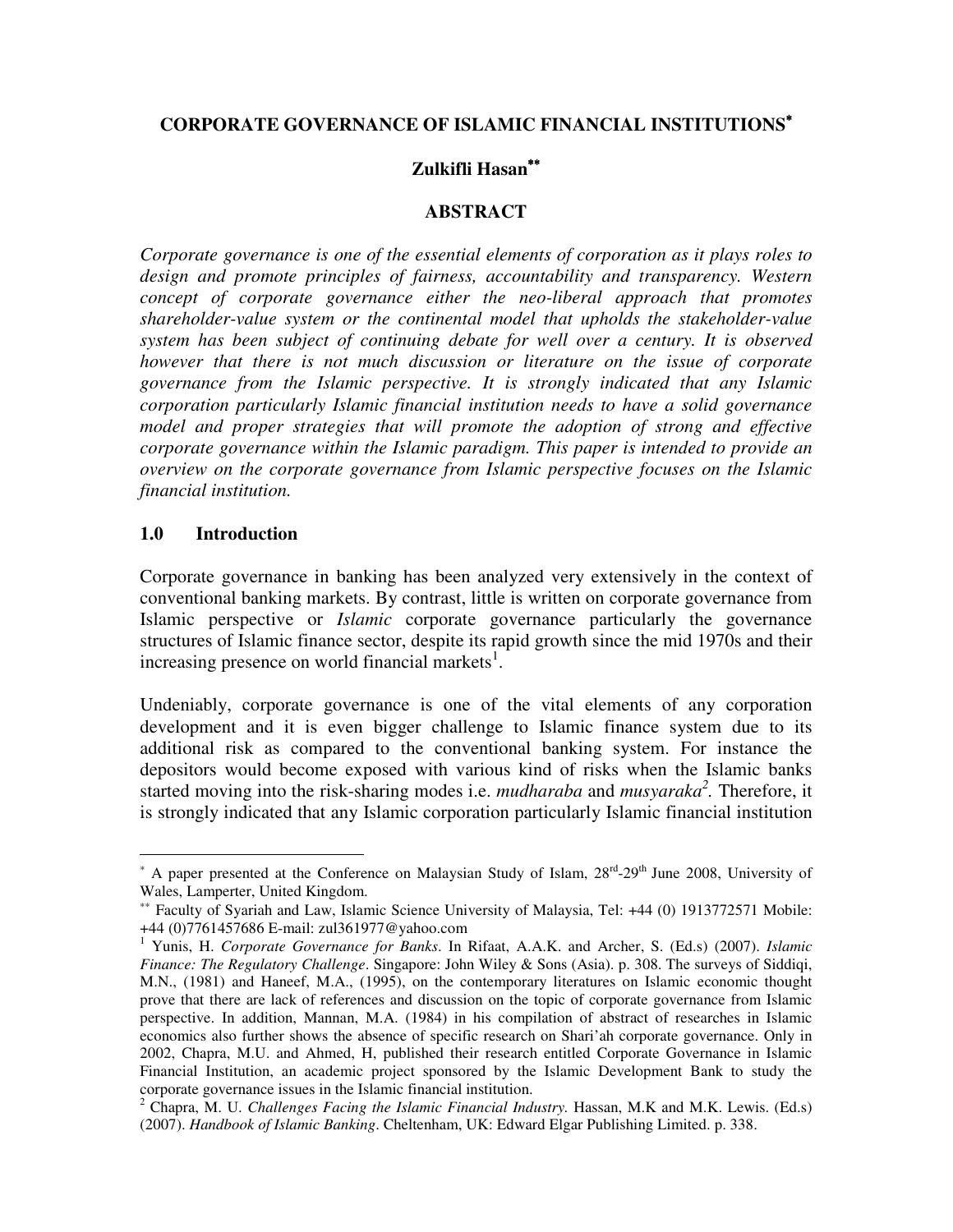needs to have a proper governance framework to ensure its growth and success. This paper attempts to provide a brief overview on the concept of corporate governance from Islamic perspectives. The initial study submits that Islam presents distinctive values and special characteristics of corporate governance with aim to uphold and maintain the principle of social justice not only to the shareholders of the firm but to the all stakeholders.

# **2.0 Conceptual Definition of Corporate Governance**

# **2.1 Defining Corporation**

Literally, the word corporation derives from the *latin* word "corpus" which means body, aggregate, or mass*. Corpus* might be used to mean a human body, or a body or group of laws. American Heritage Dictionary defines it as a body of persons granted a charter legally recognizing them as a separate entity having its own rights, privileges and liabilities distinct from those of its members.

Although the concept of partnership in the form of *musyarakah* or *mudharabah* is well known since in the early period of Islam, it is found that there is less discussion on a concept akin to the corporation<sup>3</sup>. In fact, Kuran, T., writes that the corporation was absent from the Middle East until the nineteenth century<sup>4</sup>. Muslim jurists have already accepted a concept of corporation known as *Shahsiyah I'tibariyah* based on principles of *qiyas* (analogy) and *istihsan* or *masalih mursalah* (public interest. In fact, the existence of public treasury (*Bayt al-Mal*) and the endowment (*Waqf*) implies the recognition on the concept of corporation with separate legal entity in Islam. Nyazee, I.A.K.,  $5$  clearly states that the earlier Muslim jurists were fully aware of the concept of corporate personality but they rejected it for the system they were dealing with. He further mentions that most of Muslims modern scholars claim that this concept was known to Islamic law and only some of the scholars are doubtful on this position. As the study focuses on the issue of corporate governance, the paper does not intend to discuss in depth the debates on the concept of corporation. It is submitted that the concept of artificial personality or a corpus with a separate legal entity is clearly accepted in Islam.

# **2.2 Defining Governance**

 $\overline{a}$ 3 There were discussions by Muslim jurists on the concept of *Syahsiyah I'tibariyah* or corporation in Islam since  $6<sup>th</sup>$  century but only in 19<sup>th</sup> century the concept is materialized through the establishment of the first Muslim-owned corporation namely *Sirket Hariye..*

<sup>&</sup>lt;sup>4</sup> Kuran, T. (2005). *The Absence of the Corporation In Islam: Origins and Persistence. American Journal* of Comparative Law, Vol. 53, pp. 785-834. He views that the Middle East have failed to develop efficient modern economic institution in the form of corporation. This is not because of Islam is inherently incompatible with economic growth, innovation or progress but because of unintended interactions among Islamic institutions derived from the *Shariah*.

<sup>5</sup> Nyazee, I.A.K. (2006). *Islamic Law of Business Organization*. Kuala Lumpur: The Other Press. pp.297- 301.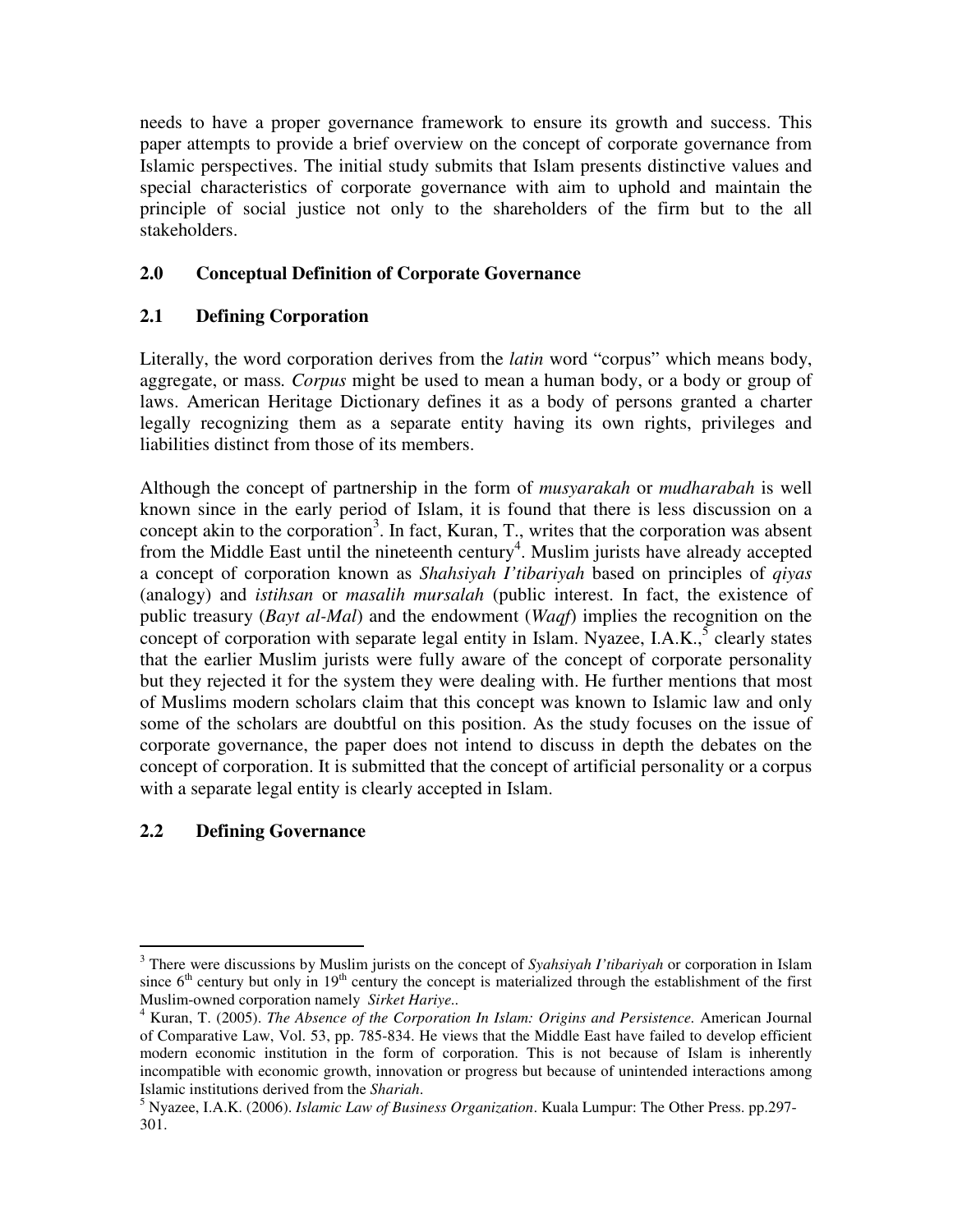The word governance derived from the *latin* word "*gubernare*" which means to steer or to govern<sup>6</sup>. The Oxford English Dictionary defines to govern as to guide, direct or steer society. According to Stoker<sup>7</sup>, governance refers to the emergence of governing styles in which the boundaries between and within public and private sectors have blurred. These definitions present a very wide meaning of governance as it may cover area of politic, economy, social justice and public administration. The paper only attempts to discuss the issue of corporate governance.

# **2.3 Defining Corporate Governance**

Generally, the definition of corporate governance can be divided into two senses. Firstly, in narrower sense corporate governance can be defined as a formal system of accountability of senior management to the shareholders<sup>8</sup>. Secondly, in expansive term, corporate governance includes the entire network of formal and informal relations involving the corporate sector and their consequences for society in general<sup>9</sup>.

A concept of corporate governance from Islamic perspective does not differ much with the conventional definition as it refers to a system by which companies are directed and controlled with a purpose to meet the corporation's objective by protecting all the stakeholders' interest and right. Uniquely, in the context of corporate governance within the Islamic paradigm it presents distinct characteristics and features in comparison with the conventional system as it refers as a special case of a broader decision-making theory that uses the premise of Islamic socio-scientific epistemology which is premised on the divine oneness of  $God<sup>10</sup>$ .

## **3.0 A Brief Overview on the Corporate Governance in Islamic Financial System**

Interestingly, from early age of Islam, Muslims were able to establish financial system free from element of interest by practicing various modes of financing such as *mudharabah, musharaka* and *al-qard* (benevolent loan). Although there are no empirical data available about the financial system during the early stage of Islam but historical evidence in many literatures provides indication of the existence of such system. For

 $\overline{a}$ 6 Cadbury Report. 1992. *Report of the Committee of Financial Aspects of Corporate Governance*, London (Chairman: Sir Adrian Cadbury).

<sup>7</sup> Stoker, G. 1998. *Governance as Theory*. International Social Science Journal, 155. p. 17.

<sup>&</sup>lt;sup>8</sup> Shleifer and Vishny states that it deals with the ways in which suppliers of finance to corporations assure themselves of getting a return on their investment. Shleifer., A and R.,Vishny. 1997. *A Survey of Corporate Governance.* Journal of Finance 52:737-783. Cadbury Report explains corporate governance as the system by which companies are directed and controlled. Cadbury Report. 1992. *Report of the Committee of Financial Aspects of Corporate Governance*, London (Chairman: Sir Adrian Cadbury).

<sup>&</sup>lt;sup>9</sup> Mesnooh, Christopher J. views it as a code aiming at greater managerial transparency, responsibility and shareholder equality. Mesnooh, Christopher J. 2002. *Corporate governance in France.* Corporate Finance, Supplement, pp.8-12. Another broad definition regards it as an institutional framework in which the integrity of the transaction is decided. It encompasses not only the internal structure of corporation but also external environment including capital and labor markets, bankruptcy systems and governmental competition policies. Salacuse, J.W. 2003. *Corporate Governance, Culture and Convergence: Corporation American Style or With European Touch.* Law and Business Review of the Americas. Vol. 9. pp. 33-62.

<sup>10</sup> Choudury, M,A. and Hoque, M.Z. (2004). *An Advanced Exposition of Islamic Economics and Finance.* New York: Edward Mellen Press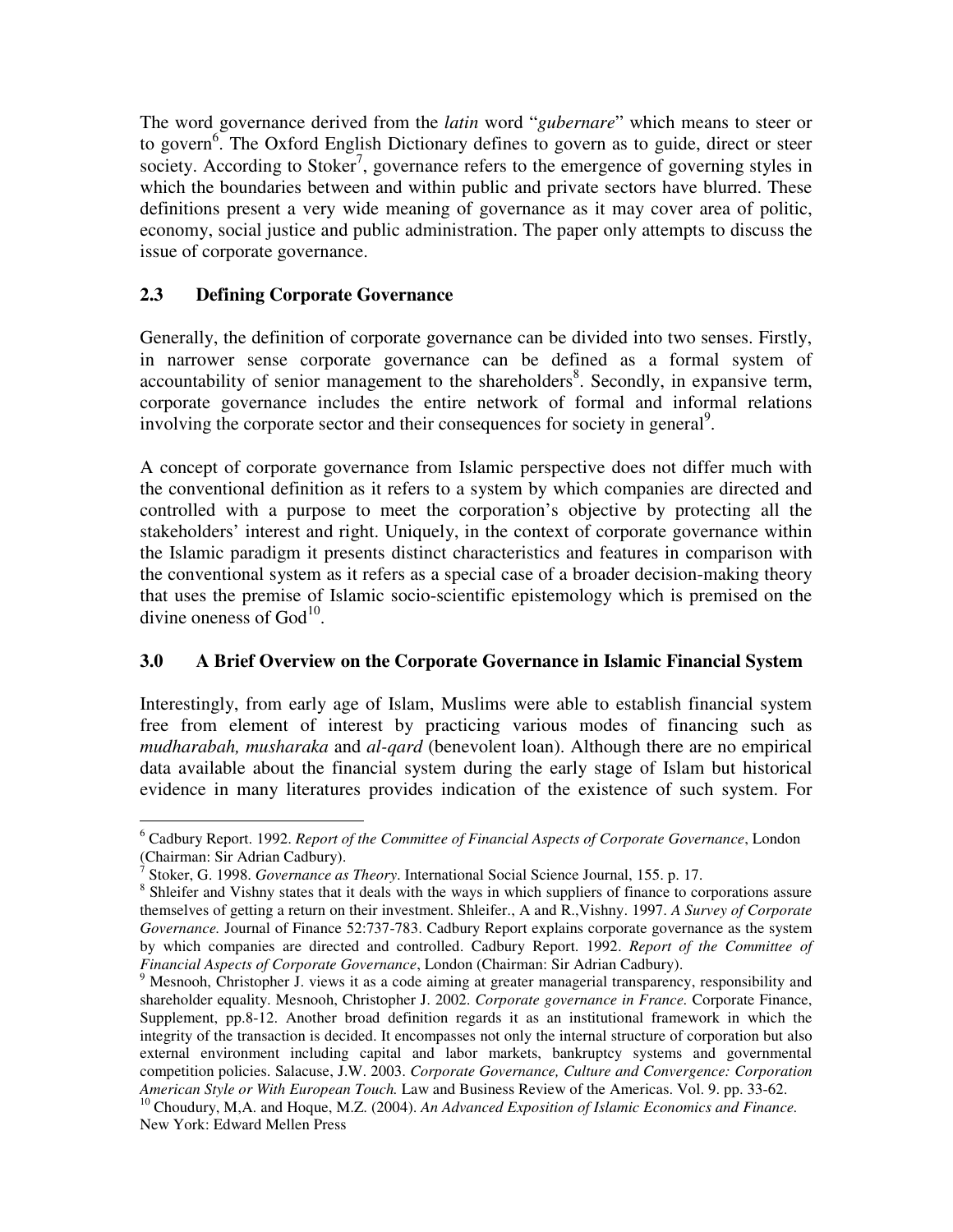instance Udovitch writes that the Islamic modes of equity financing were able to mobilize the resources of the Islamic world for financing agriculture, crafts, manufacturing and international trade<sup>11</sup>. In fact, there were many early Muslim jurists have already discussed the concept of economy in general such as Abu Yusuf, *Kitab Al-Kharaj* (731-798CE), Muhammad bin al Hasan, *Kitab Al-Iqtisad fi al-Rizq al-Mustatab* (750-804CE), Abu Ubaid, Kitab Al-Amwal, (838CE), Harith bin Asad al-Muhasibi, Kitab Al-Makasib, (858CE), Mawardi, *Al-Ahkam Al-Sultaniyah*, (1058CE), Al-Ghazzali, *Ihya' Ulum al Din*, (1055-1111CE), Ibnu Taymiyah, *Al Hisbah fi al-Islam*, (1263-1328CE) and Ibnu Khaldun, *Muqaddima*,  $(1332 - 1404CE)^{12}$ .

The term "bank"<sup>13</sup> is alien to the early Muslim period where the term *Bayt al-Mal* was extensively used. *Bayt Al-Mal* was considered as the state owned bank where it played the role of an agricultural credit bank, commercial banks and clearing house for the merchants to facilitate commercial activities since from the time of the Umayyads. It is reported that during the time of Hajjaj Ibnu Yusuf, he granted benevolent loan to the pheasants in the amount of two million *dirhams<sup>14</sup>* (Imamuddin, S.M., 1997).

In the 8th and 9th century, financiers were known as *Sarrafs* or *Djahbadh* which functioning as modern bankers in pre-modern Islam. *Sarrafs<sup>15</sup>* provided banking facilities to the public as well as private sector while  $Djahbadh$  served mainly the public sector<sup>16</sup>. Both institutions however were not bank as it did not receive deposit and issue cheques as normal modern banks did and therefore Udovitch prefers the term *Sarrafs* to mean bankers without bank rather than the bank<sup>17</sup>. It is reported that the Abbasid caliph Al-Muqtadir (908-932) had started introducing the modern banks by performing most of the functions of financial intermediaries such as providing financing for commerce, industry and agriculture. *Sarrafs* also provided financing facilities primarily on the basis of *mudharabah* and *musyarakah*, negotiable instruments and trade facilities by cashing

 $\overline{a}$ 

 $11$  Supra note 2 p. 328.

<sup>12</sup> See Siddiqi, M.N. *Islamic Economic Thought: Foundations, Evaluation and Needed Direction*. Sadeq,

A.M., Pramanik, A.H. and Mustapha, N. (Ed). (1991). *Development and Finance in Islam*. Petaling Jaya,

Selangor: International Islamic University Press. pp. 21-39. Siddiqi, M.N. briefly explains the development of Islamic economic thought since 1058CE.

<sup>&</sup>lt;sup>13</sup> The term bank is originated from the Italian word "*banco*" which means table as in the past moneychangers from Lombardy used to place in money on a table. Baldwin, D. and Wilson, R. *Islamic Finance in Principle and Practice*. Mallat, C. (Ed) (1988). *Islamic Law and Finance*. London: Graham & Trotman Limited. pp. 178. The first modern bank was started in Venice in 979H or 1584CE known as *Banco di Rialto*.

<sup>&</sup>lt;sup>14</sup> Imamuddin, S.M. (1997). *Bayt Al-Mal and the Banks in the Medieval Muslim World*. Taher, M. (Ed). *Studies in Islamic Economics*. New Delhi: Anmol Publications Pvt. Ltd. pp. 128-138.

<sup>15</sup> In the Ottoman Empire, ṣ*arr*ā*f*s were moneylenders, brokers and pawnbrokers and many ṣ*arr*ā*f*s became large financiers with well-recognised international connections, and played a significant role in the economy and politics of the Ottoman Empire. Sarrafs also functioned as moneychanger to provide facilities of currency exchange.

<sup>&</sup>lt;sup>16</sup> Djahbadh played its functions as an administrator of deposits and as a remitter of funds from place to place through the medium of the *sakk* and especially of the *suftadja*. Fischel, W.J. "Djahbadh *(pl.* djahābidha)." *Encyclopaedia of Islam*. Edited by: P. Bearman, Th. Bianquis, C.E. Bosworth, E. van<br>Donzel and W.P. Heinrichs. Brill, 2008. Brill Online. Available at: Donzel and W.P. Heinrichs. Brill, 2008. Brill Online. Available at: <http://www.brillonline.nl/subscriber/entry?entry=islam\_SIM-1932> Access Date: 16 April 2008*.* 

<sup>&</sup>lt;sup>17</sup> Udovitch, A. L. (1970) provides comprehensive commercial law and economic history particularly the practice of partnership and profit in medieval Islam.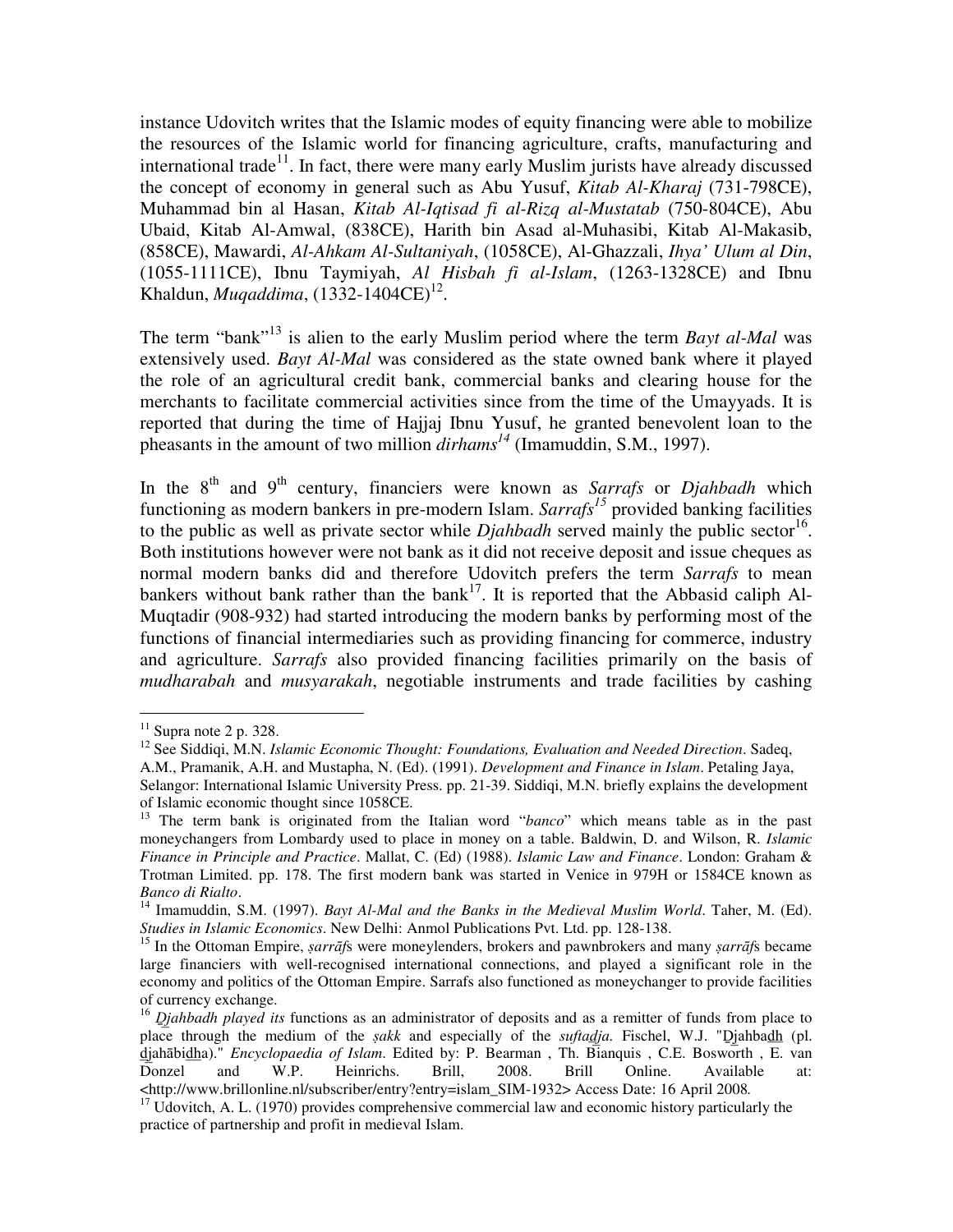cheques, issued promissory notes and letter of credits. In 313H or 924CE, the caliph Al-Muqtadir received *suftajah<sup>18</sup>* (bill of exchange) of 147,000 *dinars* send by the Governor of Egypt and Syria. *Suftajah* as one of the financial instruments was commonly used by Abbasid Empire and the Fatimid State in commercial, government and private transactions<sup>19</sup>. These financial instruments enabled the Muslim to mobilize the financial resources and further provided a great boost to trade not only in the Middle East but included Europe in the West, China in the East, Central Asia in the North and Africa in the South<sup>20</sup>. The existence of the above Islamic financial system although in unsystematic form provides clear evidence that the banking system was fairly well-known since the early Muslim period.

The issue of corporate governance in *Sarrafs* and *Djahbadh* was not significant as compared to the modern banks. In fact, *Sarrafs* as financier owned by the individual or family<sup>21</sup> or tribes and *Djahbadh* possessed by the state and both of them were not corporation which normally experienced agency problems. There are few factors that contributed to this phenomenon and they include common practice of Islamic values, nature of communities, economic environment, absence of agency problems, extensive legal instrument for trade and independence of judiciary. *Sarrafs* and *Djahbadh* operated in communities which were far smaller that the modern banks operate. The parties involved such as the providers, users of funds and *Sarrafs* personnel were known each other as the participants normally consisted of individual in tribes, guilds, fraternities or *sufi* orders. The economic environment during that period was also less complex and the nature of *Sarrafs* and *Djahbadh* whereby there was no agency problem such as the issue of separation of ownership and control as experienced by the modern financial institutions. In addition, the financial system was supported by the strength and independence of judiciary which led to the economic stability<sup>22</sup>. All of these factors contributed the earlier Islamic financial system to work effectively. The issue of corporate governance as a mechanism of control did not arise during the period of *Sarrafs* and *Djahbadh* and therefore lead to the lack of discussion and theoretical framework by Muslim scholars.

At the end of the 19th century, the Muslim role in ṣ*arr*ā*f* business was radically reduced by the increasing of non-Muslim ṣ*arr*ā*f* families and the emergence of modern banks, established largely by Europeans and by Armenian and Greek *sarrāfs*<sup>23</sup>. Only in 23 July

 $\overline{a}$ 

<sup>22</sup> Supra note 2. p. 329-330.

<sup>&</sup>lt;sup>18</sup> Suftajah or bill of exchange is a loan of money repayable by the borrower to a third party other than the lender in a place which could be different from the place where the money was handed over to the borrower. The main purpose of *suftajah* is to avoid the risk of carrying a big amount of money. In the modern context, it refers to the function of *cheque*. Saleh, N.A. *Financial Transactions and the Islamic Theory of Obligations and Contracts.* Mallat, C. (Ed). (1988). *Islamic Law and Finance*. London: Graham and Trotman Limited. pp.13-21

<sup>19</sup> Supra note 13. p.137.

 $20$  Supra note 2. p. 328.

<sup>&</sup>lt;sup>21</sup> The *sarrāf* families included the Baltazzis, the Rallis, Zarafis, the Rodoconachis and Duzuoglus. These families played big roles in most of the major private and public banks that were established in the second half of the 19th century, starting with the Istanbul Bankasi (Bank of Istanbul) in 1845.

<sup>23</sup> Saeed, Abdullah. "Ṣarrāf (a.)." *Encyclopedia of Islam*. Edited by: P. Bearman , Th. Bianquis , C.E. Bosworth , E. van Donzel and W.P. Heinrichs. Brill, 2008. Brill Online. Available at: http://www.brillonline.nl/subscriber/entry?entry=islam\_SIM-8886 Access Date: 16 April 2008. See also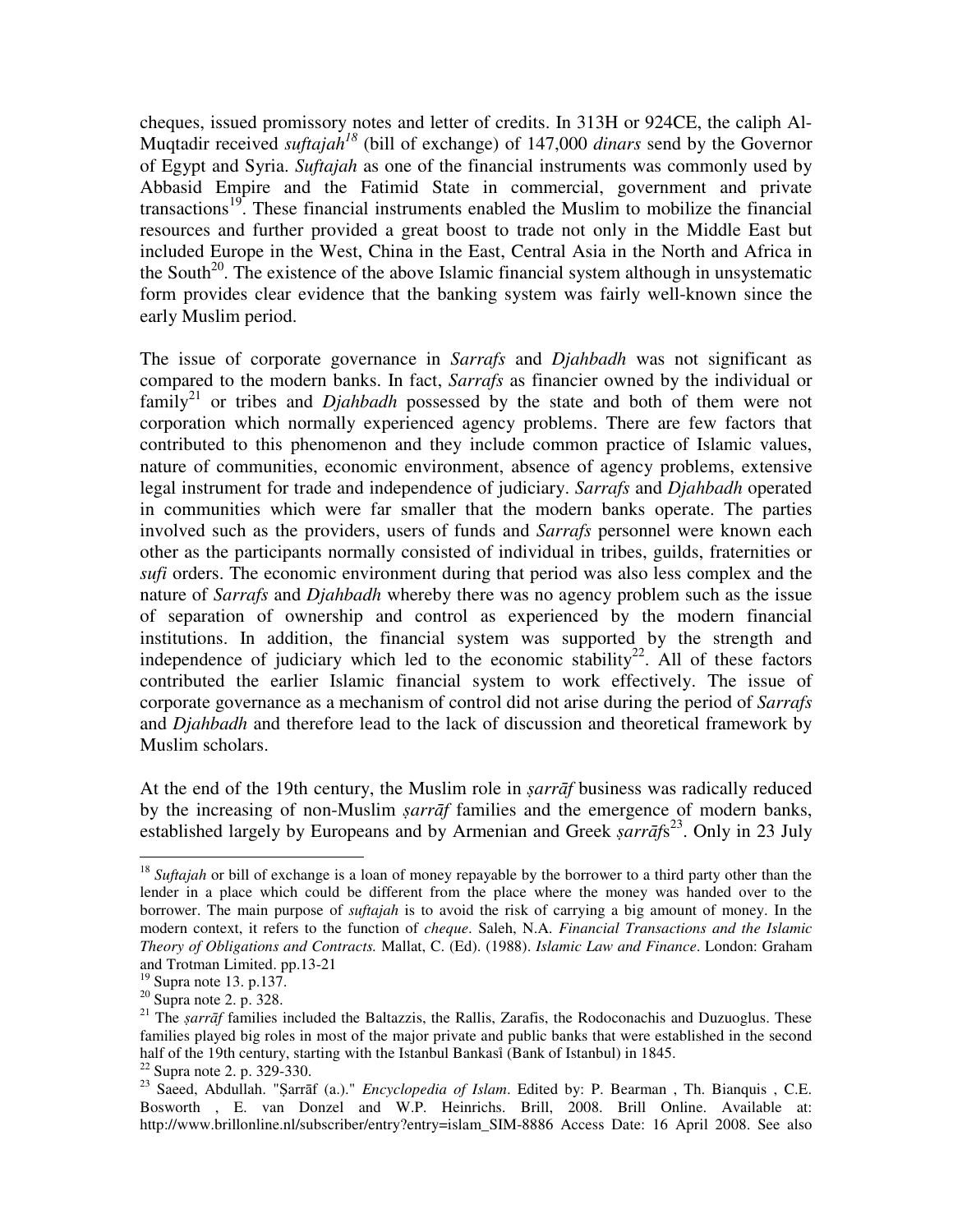1963, the first Islamic bank was established in Egypt known as Mitr Ghams Savings Bank and followed by the Nasser Social Bank in 1972 and the Dubai Islamic Bank in 1975. The establishment of the Islamic Development Bank in Jeddah in 1975 further stimulated the spread of the Islamic banking around the world<sup>24</sup>. In 1990s there are few international infrastructure institutions established with purpose to support the Islamic financial sector particularly on the issue of corporate governance and these include the Accounting and Auditing Organisation for Islamic Financial Institution (AAOIFI) and the Islamic Financial Services Board (IFSB).

The AAOIFI was established on 26 February 1990 in Algiers and was registered on 27 March 1991 in the Kingdom of Bahrain. To date, the AAOIFI has issued 56 standards and 4 of them are specifically related with the shari'ah corporate governance namely the standard on Shari'ah Supervisory Board: Appointment, Composition and Report, Shari'ah Review, Internal Shari'ah Review and Audit and Governance Committee for Islamic Financial Institutions<sup>25</sup> (Iqbal. M, 2007: 373). The IFSB was established in Kuala Lumpur, Malaysia on 3 November 2002 and started operation on 10 March 2003 The IFSB has issued a few prudential standards on Capital Adequacy, Governance of Investment Funds, Corporate Governance in Takaful Operations, Shari'ah Governance and Market Conduct. There are few standards which specifically providing guidelines on corporate governance namely the Guiding Principles of Risk Management for Institutions (other than Insurance Institutions) offering only Islamic Financial Services (GPCG) issued in December 2005 and the Guiding Principles On Corporate Governance For Institutions Offering Only Islamic Financial Services (Excluding Islamic Insurance (*Takaful*) Institutions And Islamic Mutual Funds) issued in December 2006 (IFSB, 2008).

#### **4.0 Corporate Governance Model from Islamic Perspective**

 $\overline{a}$ 

Becht. M and Barca.  $F^{26}$  provides a literature review of a number of western corporate governance models as possible solutions to solving the collective action problem among dispersed shareholders. There are two main corporate governance systems namely the Anglo-Saxon and the European models. The Anglo-Saxon model of corporate governance is considered as the most dominant theory championed by the United States and the United Kingdom. The stakeholders' model of corporate governance is practiced by majority of the European countries such as German, France, Italy, Spain and Greece where many large firms are part of social and economic structure. As the western concept of corporate governance is dominated by these two models, the main issue here is what is

There were many European banks established in the Ottoman Empire such as the Deutsche Orient Bank, the Deutsche Bank,the Credit Lyonnais and the Banque Ottomane and all of these big banks were controlled by foreign entity. El Ashker, A.A.F. (1987). *The Islamic Business Entreprise*. London: Croom Helm Limited.

<sup>&</sup>lt;sup>24</sup> Meenai, S.A. writes extensively on historical, legal framework, policies and procedures, operations, assistance to Muslim communities, mobilization of resources, financial management, research and training and performance evaluation of the Islamic development bank. Meenai, S.A. (1989). *The Islamic Development Bank, A Case Study of Islamic Co-operation.* London: Kegan Paul International Limited.

<sup>25</sup> Iqbal, M. *International Islamic Financial Institution.* Hassan, M.K and M.K. Lewis. (Ed) (2007). *Handbook of Islamic Banking*. Cheltenham, UK: Edward Elgar Publishing Limited.p.373.

<sup>26</sup> Becht, M and Barca., F. (Ed.s). (2001). *The Control Of Corporate Europe.* Oxford : Oxford University Press.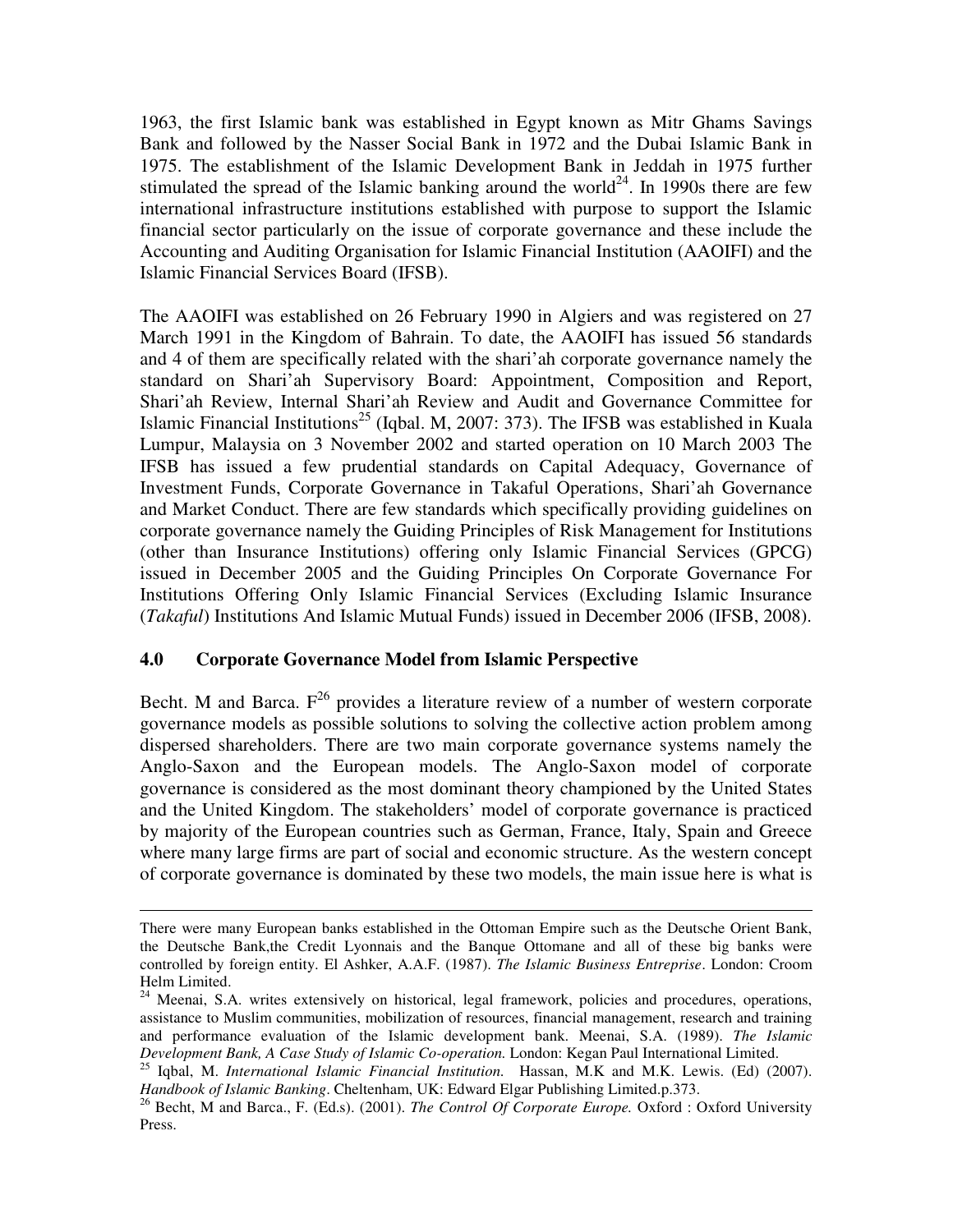an Islamic approach towards corporate governance issues in Islamic corporation particularly to Islamic financial institutions?

Effective corporate governance within Islamic framework is the epicenter of Islamic financial business so as to protect the stakeholders' interest as a whole. In the Islamic context, the interest of stakeholders is beyond the financial return or profit maximization; it covers the element of ethic, Shari'ah or Islamic law and principle of *Tawhid* i.e. the oneness of Allah. There are two major Islamic corporate governance models discussed by Muslims scholars namely the business model based on the principle of consultation where all stakeholders share the same goal of *Tawhid* or the oneness of Allah<sup>27</sup> and adopting the stakeholders' value system with some modifications<sup>28</sup>.

### **4.1** *Tawhid* **and** *Shura* **Based Model**

Although all the Islamic economists or Muslim jurists agree on the concept of *Tawhid* as one of the philosophical pillars of Islamic economic<sup>29</sup>, it is observed that little is written or discussed on the *Tawhid* epistemological methodology to the issue of corporate governance. Fortunately, Choudhury, M,A. and Hoque, M. Z, discuss the fundamental Islamic epistemology of reference of *Tawhid* on their corporate governance model<sup>30</sup>.

As the foundation of Islamic faith is *Tawhid*, the basis for the corporate governance framework also emanates from this concept. Allah says in *al-Quran* "*Men who celebrate the praises of Allah standing, sitting, and lying down on their sides, and contemplate the wonders of creation in the heavens and the earth, (with the thought): "Our Lord! Not for naught Hast thou created all this! Glory to Thee! Give us Salvation from the penalty of the Fire*" (3: 191). This verse provides fundamental principle of governance where everything created by Allah has a purpose and human being is created to be the world's vicegerent. By putting a trust to mankind as a vicegerent, Allah plays actively roles to monitor and involve in every affairs of human being and He is aware and knowing everything all the times<sup>31</sup>. Allah says al-Quran "*O* my son! If it be (anything) equal to the weight of a grain of mustard seed, and though it be in a rock, or in the heavens or on the earth, Allah will bring it forth. Verily, Allah is Subtle, Well-Aware'' (31:16)<sup>32</sup>. As Allah knows everything and all mankind is answerable to Him, the principle of Tawhid shall be the foundation of the corporate governance model in Islam.

 $\overline{a}$  $27$  Supra note 9.

<sup>28</sup> Iqbal, Z, and Mirakhor, A. (2004). *Stakeholders Model of Governance in Islamic Economic System.* Islamic Economic Studies. Vol. 11. No. 2. IRTI: Islamic Development Bank. 43-64. See also Chapra, M.U. and Ahmed, H. (2002). *Corporate Governance in Islamic Financial Institutions*. IRTI: Jeddah

<sup>&</sup>lt;sup>29</sup> See Mannan, M.A. (1970), Siddiqi, M.N. (1978), Kahf, M. (1978), Ahmad, K. (1980), Naqvi, S.N.H., (1981), Taleghani, S.M., (1982), Al-Sadr, M.B., (1982) and Choudhury, M.A. and Malik, U.A. (1992).

<sup>30</sup> Choudury, M,A. and Hoque, M.Z. 2004. *An Advanced Exposition of Islamic Economics and Finance.* New York: Edward Mellen Press. Although Choudhury, M.A. and Malik, U.A. (1992) discussed the principle of *Tawhid* and human solidarity in Islamic political economy, they do not provide any specific model for corporate governance.

<sup>31</sup> Chapra, M.U. (1992). *Islam and the Economic Challenge.* Leicester: The Islamic Foundation. p. 202.

<sup>32</sup> See also al-Quran 99: 7-8 where Allah says "*So, whosoever does good equal to the weight of a speck of dust shall see it. And whosoever does evil equal to the weight of a speck of dust shall see it*". The verse reminds the human being that Allah knows everything even to things that were to be hidden inside a solid rock, not even the weight of a speck of dust in the heavens or on the earth.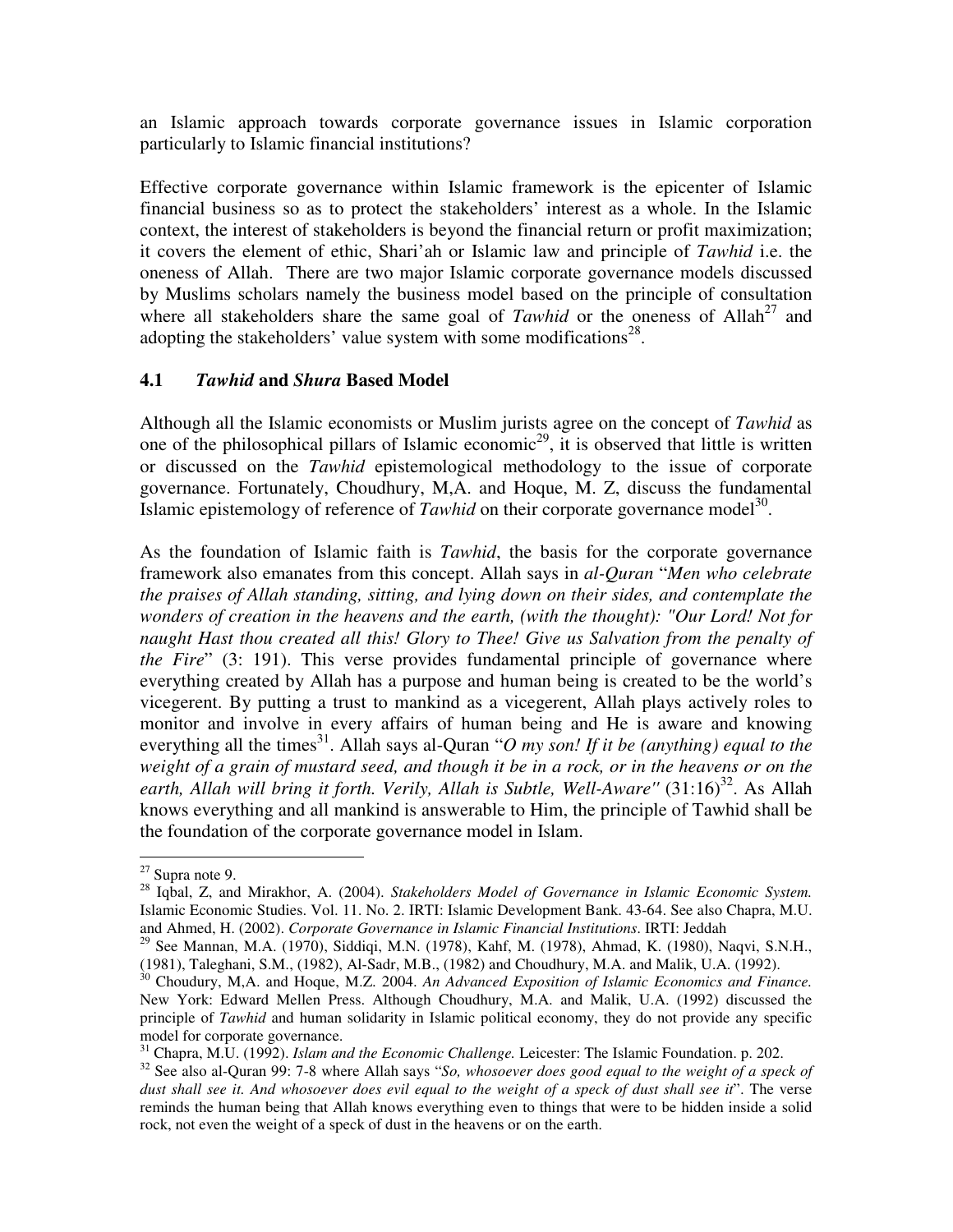According to Choudhury, an Islamic corporation is a legal entity where the principle and proportionate of the firm's shares owned by the shareholders based on equity participation and profit sharing ratios. Meanwhile, governance of corporation deals with legal and organizational structures that control the internal governance of a firm with an objective to define and attain an objective criterion by way of understanding the relations between variables supported by policies, programs and strategic coalition<sup>33</sup>. As an Islamic corporation, it has to have a distinct corporate governance values that enable to differentiate it with the western concept of corporate governance. There are four principles and instruments governing Islamic governance i.e. extension of Tawhid unity of knowledge via interactive, integrative and evolutionary process to the interacting environing factors, the principle of justice, the principle of productive engagement of resources in social and the principle of economic activities and recursive intention amongst the above stages. All of these principles are the main premises of the Islamic corporate governance where the Shari'ah rules embedded in *al-Quran* and *al-Sunnah* make the Islamic corporation market driven and at the same time uphold the principle of social justice<sup>34</sup>. The concept of corporate governance in Islamic perspective is summarized by Choudhury in Figure 1.



The figure 1 shows that the Islamic corporate governance approach is premised on the *Tawhid* epistemological model whereby the functional roles of corporation are working

 $\overline{a}$  $33$  Supra note 30. pp. 58 and 83.

 $34$  Supra note 30. pp. 57-83.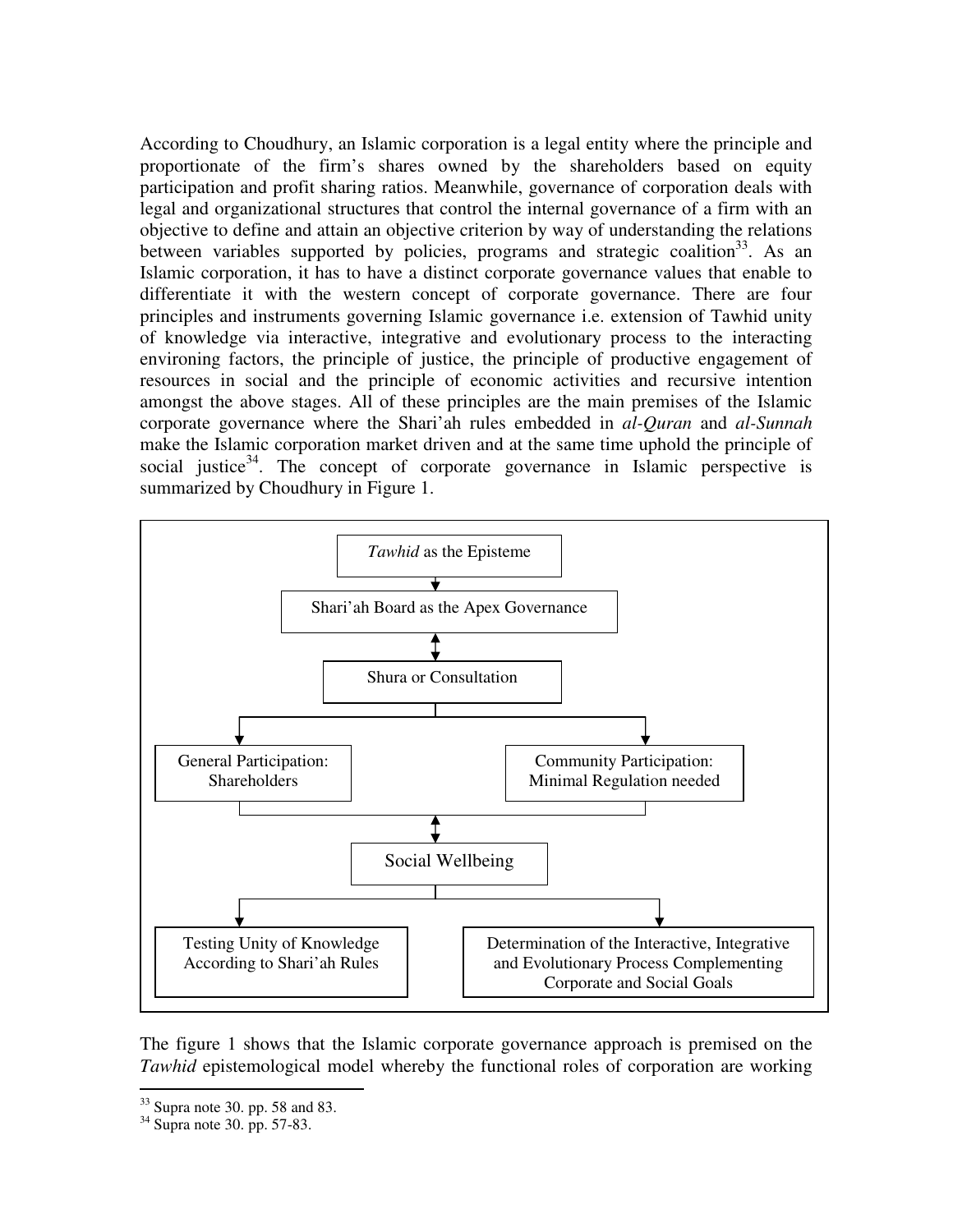via the *Shari'ah* rules. The principle of Tawhid derives important concept of vicegerency (*khilafah),* and justice or equilibrium (*al-adl wal Ihsan<sup>35</sup>*). The stakeholders as vicegerent of Allah have fiduciary duty to uphold the principle of distributive justice via the *Shuratic* process. Chapra, M.U.<sup>36</sup> mentions that the practice of Shura is not an option but it is rather an obligation. The constituent of Shura provides widest possible participation of the stakeholders in the affairs of the state including corporation either directly or via representatives.

There are two main institution involved in the above process of corporate governance namely the *Shari'ah* board and the constituent of shura's groups of participants i.e. all the stakeholders. In determining the scope of *Shari'ah*, the institution of *Shari'ah* board comes into a picture and it plays crucial role to ensure that all corporation activities are in line with the *Shari'ah* principles. In addition, the shareholders also play a big role as active participants and conscious stakeholders in the process of decision making and policy framework by considering the interest of all direct and indirect stakeholders rather than maximize their profit alone. The other stakeholders including community should also play their roles to provide mutual cooperation to protect the interest as a whole and to stimulate the social wellbeing function for social welfare. All of these processes are centered on toward fulfilling the ultimate objective of Islamic corporate governance of complementing the private and social goals via upholding the principle distributive justice $37$ .

## **4.2 Stakeholders Based Model**

Chapra, M.U. and Ahmed,  $H<sub>1</sub><sup>38</sup>$  in their research on corporate governance of Islamic financial institution emphasize on the notion of equitably protecting the rights of all stakeholders irrespective of whether they hold equity or not. This seems to support the model proposed by Iqbal, Z, and Mirakhor, A, where they view that the corporate governance model in Islamic economic system is a stakeholder-centered model in which the governance style and structures protect the interest and rights of all stakeholders rather than the shareholders per se $39$ . Their main arguments are based on two fundamental

 $\overline{a}$ <sup>35</sup> Naqvi, S.N.H. defines *al-adl wal ihsan* as a state of social equilibrium. The principle of social equilibrium in the context of economy provides a best configuration of the production, consumption and distribution activities where the needs of all members in the society constitute the first priority over the individual. Naqvi, S.N.H. (1994). *Islam, Economics and Society*. London: Kegan Paul International Ltd. Pp. 27-28.

 $36$  Supra note 31. p. 234.

 $37$  Supra note 30, pp. 85-88.

<sup>38</sup> Chapra, M.U. and Ahmed, H. (2002). *Corporate Governance in Islamic Financial Institutions*. IRTI: Jeddah. pp. 13-20.

<sup>39</sup> Chapra, M.U. and Ahmed, H. (2002). *Corporate Governance in Islamic Financial Institutions*. IRTI: Jeddah. pp. 43 and 48. Archer, S. and Rifaat, A.A.K. impliedly view that the corporate governance of Islamic financial institution is inclined toward the stakeholders value based model. This is because the nature of corporation particularly of the directors and the management owe fiduciary duties of care and loyalty to the shareholders and also other stakeholders including especially the investment account holders. Archer, S. and Rifaat, A.A.K. *Specific Corporate Governance Issues in Islamic Banks*. In Rifaat, A.A.K. and Archer, S. (Ed.s) 2007. *Islamic Finance: The Regulatory Challenge*. Singapore: John Wiley & Sons (Asia). pp. 295-309. Wajdi, A.D. further supports the notion of stakeholder oriented model in Islamic financial sector where he provides the pyramid of *maslahah* as a devise or mechanism to protect rights and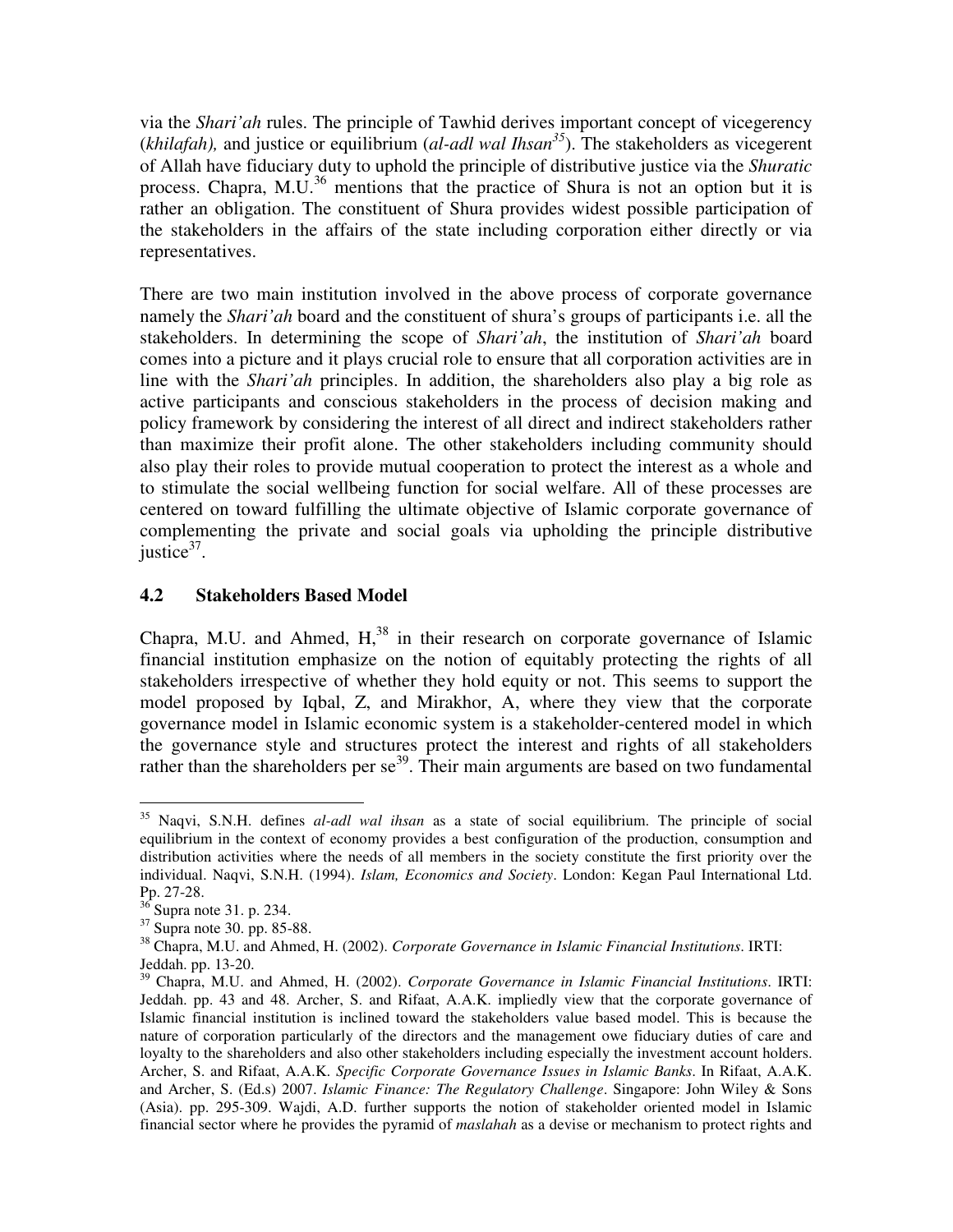concepts of Islamic law namely principle of property rights and commitment to explicit and implicit contractual agreements that govern the economic and social behavior of individuals, society and state. These two principles provide strong justification for the notion of classifying Islamic corporate governance as a stakeholder-oriented model. In addition, Nienhaus, V.  $^{40}$  states that Islamic corporate governance should be based on value oriented and promote the principle of fairness and justice with respect to all stakeholders.

The principle of property rights in Islam clearly provides a comprehensive framework to identify, recognize, respect and protects interest and rights of every individual, community, the state and corporation. In fact, rights of ownership, acquisition, usage and disposition of the property itself are considered as property (*al-mal*) which has beneficial use and value. In term of the rights of ownership, Islam declares that Allah is the sole owner of property and human being is just a trustee and custodian in whom it implies the recognition to use and manage the properties in accordance with Shari'ah rules<sup>41</sup>. There are various verses of *al-Quran* mentioned the principle of property rights and one of them is in surah 57:7 Allah says: *Believe in Allah and His Messenger and spend of that whereof He made you trustee"<sup>42</sup>*. The implied meaning of this verse lays down the principle of property's ownership where the mankind is only regarded as a trustee of God.

Beside, Islam recognizes private and society or state ownership. This implies the recognition of individual ownership in corporation as shareholders and at the same time Shari'ah rules provide guidelines to the individual, corporation and the state on how to deal with the property ownership. In short, the concept of property rights in Islam is based on these fundamental principles i.e. the rights on the property is subjected to Shari'ah, the enjoyment of rights to property is balanced with the rights of society and the state, every individual, society and the state is stakeholders and the recognition of rights of stakeholders by Islamic  $law<sup>43</sup>$ .

Contractual framework is also very unique in Islam. In *al-Quran surah* 5:1 Allah clearly reminds the Muslims on the principle of fulfilling each of their contractual obligations where He says: "*O you who believe, fulfill contracts*". This verse presents a basic foundation the notion of contract that every individual, society, corporation and the state

 $\overline{a}$ 

interests of various stakeholders. Wajdi, A.D. *Corporate Governance and Stakeholder Management: An Islamic Approach*. In Bakar. M.D. and Rabiah, E.A. (Ed.s) (2008). *Essential Readings in Islamic Finance*. Kuala Lumpur: CERT. pp. 391-413.

<sup>40</sup> Nienhaus, V. *Corporate Governance in Islamic Banks*. In Khan, T. and Muljawan, D. (Ed.s). (2006). *Islamic Financial Architecture: Risk Management and Financial Stability*. Jeddah: IRTI. p. 290. Interestingly, Nienhaus, V. (2006: 298-301) puts an issue whether the depositors of Islamic banks need for representative in boards for more efficient corporate governance supervision as in some corporation in Germany. He concludes however that the said notion will not be effective in the case of Islamic banks are exposed to competition. This strongly implies that the corporate governance of Islamic financial institution is more toward the stakeholders' value model.

 $41$  Supra note 28. p. 50.

<sup>42</sup> In another verses Allah says "*He it is who has created for you all that is on earth*" (2: 29) and " *Do not give your resources that Allah has made you its preservers on to the foolish"* (4:5).

 $43$  Supra note 28. p. 54.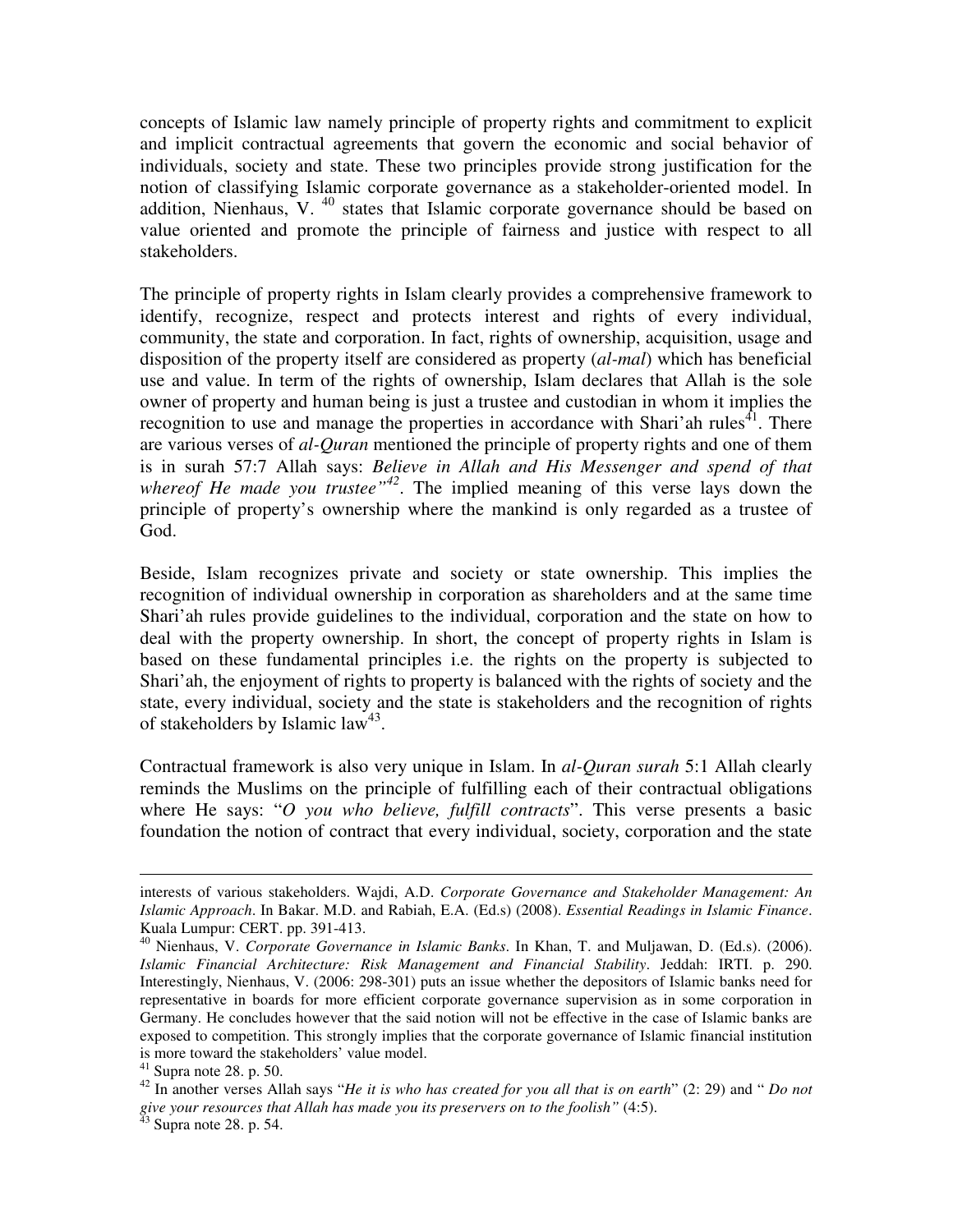are bound by their contracts which defines the rights and obligations of the parties. In relation with the issue on corporate governance, each stakeholder has duty to perform his contractual obligations in accordance with the term stipulated in the contract directly or indirectly. For example, the shareholders has duty to provide business capital, the management to manage and run the business, the employees to perform their respective duties and the state to ensure enforceability of the contracts in case of violation by any party. All of these duties arise through contractual framework and they are subjected to the rules of Shari'ah. In short, the principle of contract in Islam establishes guideline to identify and qualify who is a rightful stakeholder.

Figure 4 summarized the Islamic corporate governance based on stakeholders-oriented model. It presents an overview on the stakeholders' model for Islamic corporate governance which is preoccupied by two fundamental concepts of Shari'ah principles of property rights and contractual frameworks. The governance of any corporation in Islam is ruled by Shari'ah where all the stakeholders including the shareholders, the management, other stakeholders such as the employees, the suppliers, the depositors and the community.



The Shari'ah board plays a role to advise and supervise the operation of the corporation so as to ensure that it complies with the Shari'ah principles. The board of directors acting on behalf of the shareholders has duty to monitor and oversee overall business activities and the managers have fiduciary duty to manage the firm as a trust for all the stakeholders and not for the shareholders alone. The other stakeholders such as employees, depositors, customers have duty to perform all of their contractual obligations. In addition, the state as a stakeholder will be the external institution to provide regulatory framework and its enforcement. The definition of stakeholders does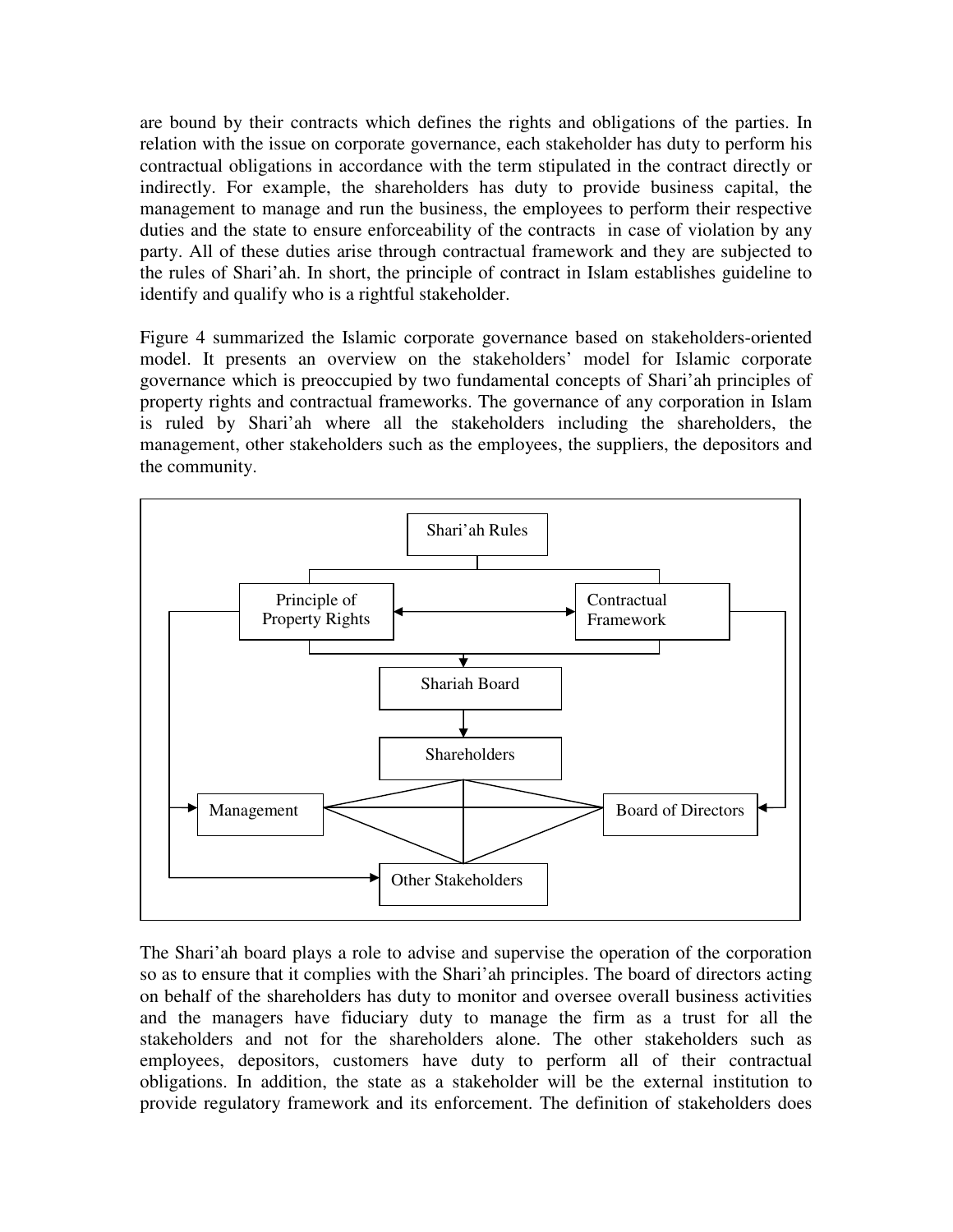not necessary refer to the shareholders per se or to those who have active participation in the decision making process but it includes non-investor or non-owner stakeholders i.e. any party who has direct or indirect participation in the corporation.

Based on the preceding discussion, it is observed that the notion of classifying Islamic corporate governance as stakeholders-oriented model is premised on two fundamental concepts namely the principle of property rights and the principle of contractual obligations. Hence, there are two tests to determine any individual to qualify as a stakeholder, firstly, whether the individual or group has any explicit and implicit contractual obligations and secondly, whether the one whose property rights are at risk due to business exposure of the corporation $44$ .

## **5.0 Conclusion**

The design of corporate governance model in Islam has its own unique features and presents distinctive characteristics in comparison with the western concept of the Anglo-Saxon and the European models. The study summarizes the distinct features of Islamic corporate governance into four aspects namely the episteme, the corporate objective, the nature of management, the management board and the capital-related ownership structure. In the aspect of epistemological method, Islam puts *Tawhid* as the episteme while the corporate objective is premised on protecting of all the stakeholders interest and rights in line with the principle of *maqasid Shari'ah<sup>45</sup>*. The nature of management of Islamic corporate governance model is centered on two fundamental principles of *shura* and interactive, integrated and evolutionary process and the apex level of management is the Shari'ah board that is responsible to supervise and oversee the overall corporate activities so as to comply with the *Shari'ah* principles.

The model of corporate governance system in western perspective raises an issue of the design of an efficient corporate governance structure of the Islamic financial institution. Based on the foregoing discussion on the two models of *Tawhid* and *Shura* based model and the Stakeholder based model, it is concluded that that the Islamic corporate governance is premised on the epistemological of *Tawhid*. In addition, the nature of corporate governance's goal is inclined toward the stakeholder value model where its governance style aims at protecting the stakeholders as a whole. In considering an Islamic view of the definition of the stakeholders, it enhances the interpretation beyond to those participate in governance of the corporation to the religion of Islam itself. Therefore, the corporate governance model from *Shari'ah* perspective considers Islam as the supreme stakeholders beside the other stakeholders' entity. The concept of Islam as the sovereign stakeholder affects the structure of the corporate governance system where it puts the *Shari'ah* as the governing law of all affairs of the corporation in which leads to the establishment of the *Shari'ah* Board as part of the corporate governance institutions.

 $\overline{a}$ <sup>44</sup> Supra note 28. p. 58. This is in line with the saying of Prophet: "*A Muslim is the one from whose hand others are safe"* (Sahih Bukhari, Volume 1, Book 2, Number 10).

<sup>45</sup> *Maqasid Shari'ah* means protection of the wellfare of the people, which lies in safeguarding their faith, life, intellect, posterity and wealth (Al-Ghazali, 1937: 139-140).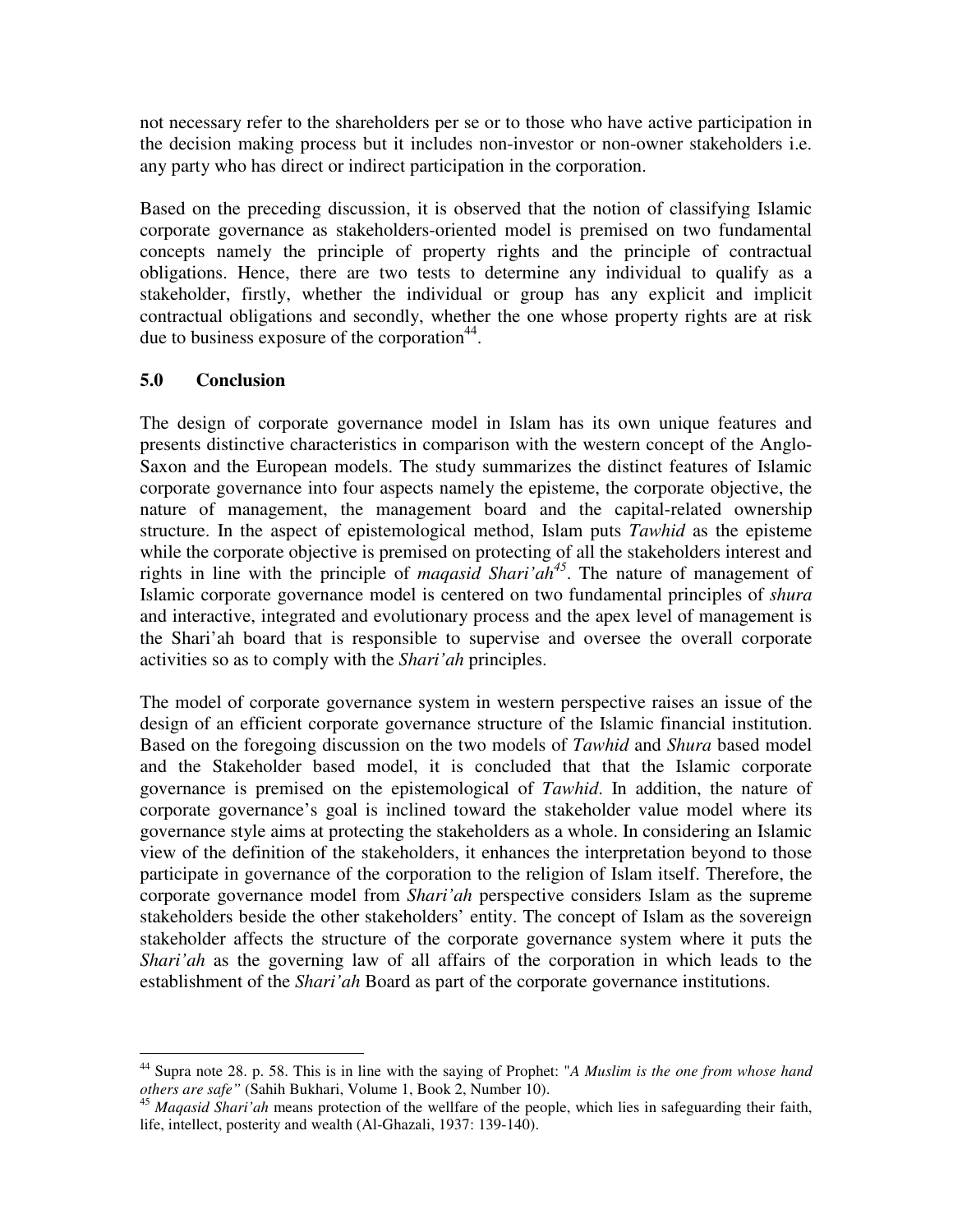#### **References**

Abdullah Yusuf Ali (2004). *The Meaning of the Holy Quran*. Maryland: Amana Publications.

Al-Ghazali, Abu Hamid Muhammad. (1937). *Al-Mustasfa*. Vol.1. Cairo: Al-Maktabah Al-Tijariyyah Al-Kubra.

Archer, S. and Rifaat, A.A.K. *Specific Corporate Governance Issues in Islamic Banks*. In Rifaat, A.A.K. and Archer, S. (Ed.s) (2007). *Islamic Finance: The Regulatory Challenge*. Singapore: John Wiley & Sons (Asia). pp. 295-309.

Baldwin, D. and Wilson, R. *Islamic Finance in Principle and Practice*. Mallat, C. (Ed) (1988). *Islamic Law and Finance*. London: Graham & Trotman Limited. pp. 171-190.

Becht, M and Barca., F. (Ed.s). (2001). *The Control Of Corporate Europe.* Oxford : Oxford University Press.

Cadbury Report. (1992). *Report of the Committee of Financial Aspects of Corporate Governance*, London (Chairman: Sir Adrian Cadbury).

Chapra, M.U. and Ahmed, H. 2002. *Corporate Governance in Islamic Financial Institutions*. IRTI: Jeddah.

Choudury, M,A. and Hoque, M.Z. 2004. *An Advanced Exposition of Islamic Economics and Finance.* New York: Edward Mellen Press.

Fischel, W.J. "Djahbadh (pl. djahābidha)." *Encyclopaedia of Islam*. Edited by: P. Bearman , Th. Bianquis , C.E. Bosworth , E. van Donzel and W.P. Heinrichs. Brill, 2008. Brill Online. Available at: <http://www.brillonline.nl/subscriber/entry?entry=islam\_SIM-1932> Access Date: 16 April 200

Ghazali, S., Omar, S. and Aidit, G. (Ed.s). (2005). *An Introduction to Islamic Economics and Finance.* Kuala Lumpur: CERT Publications

Haneef, M.A. (1995). *Contemporary Islamic Economic Thought, A Selected Comparative Analysis*. Kuala Lumpur: Ikraq.

Iqbal, Z, and Mirakhor, A. (2004). *Stakeholders Model of Governance in Islamic Economic System.* Islamic Economic Studies. Vol. 11. No. 2. IRTI: Islamic Development Bank. 43-64.

Kuran, T. (2005). *The Absence of the Corporation In Islam: Origins and Persistence.*  American Journal of Comparative Law, Vol. 53, pp. 785-834, July.

Mannan, M.A. 1970. *Islamic Economics: Theory and Practice*. Delhi: Sh.M. Ashraf.